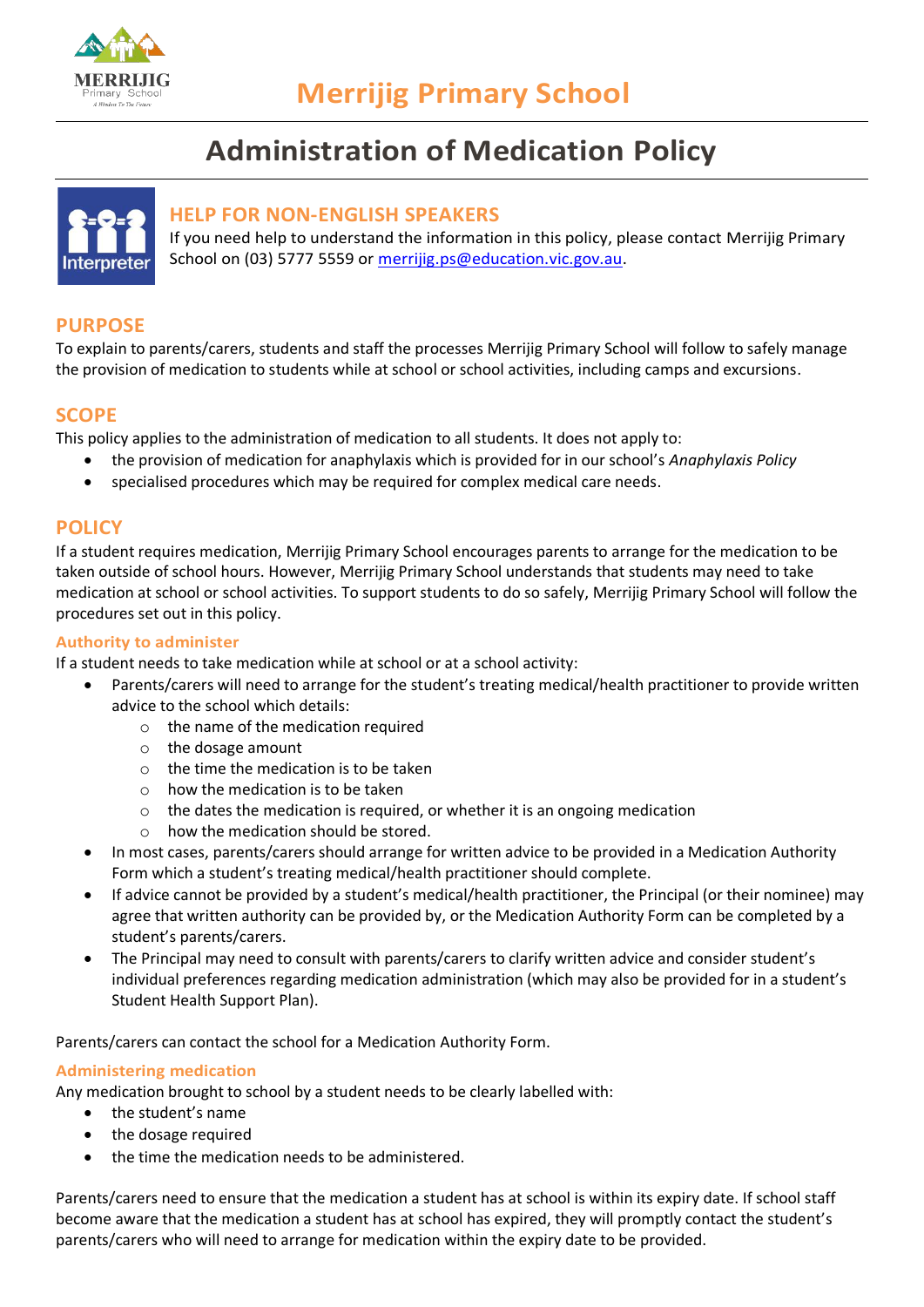If a student needs to take medication at school or a school activity, the Principal (or their nominee) will ensure that:

- 1. Medication is administered to the student in accordance with the Medication Authority Form so that:
	- the student receives their correct medication
	- in the proper dose
	- via the correct method (for example, inhaled or orally)
	- at the correct time of day.
- 2. A log is kept of medicine administered to a student.
- 3. Where possible, two staff members will supervise the administration of medication.
- 4. The teacher in charge of a student at the time their medication is required:
	- is informed that the student needs to receive their medication
	- if necessary, release the student from class to obtain their medication.

#### **Self-administration**

In some cases, it may be appropriate for students to self-administer their medication. The Principal may consult with parents/carers and consider advice from the student's medical/health practitioner to determine whether to allow a student to self-administer their medication.

If the Principal decides to allow a student to self-administer their medication, the Principal may require written acknowledgement from the student's medical/health practitioner, or the student's parents/carers that the student will self-administer their medication.

## **Storing medication**

The Principal (or their nominee) will put in place arrangements so that medication is stored:

- securely to minimise risk to others
- in a place only accessible by staff who are responsible for administering the medication
- away from a classroom (unless quick access is required)
- away from first aid kits
- according to packet instructions, particularly in relation to temperature.

For most students, Merrijig Primary School will store student medication in the First Aid cabinet.

The Principal may decide, in consultation with parents/carers and/or on the advice of a student's treating medical/health practitioner:

- that the student's medication should be stored securely in the student's classroom if quick access might be required
- to allow the student to carry their own medication with them, preferably in the original packaging if:
	- $\circ$  the medication does not have special storage requirements, such as refrigeration
	- $\circ$  doing so does not create potentially unsafe access to the medication by other students.

## **Warning**

Merrijig Primary School will not:

- in accordance with Department of Education and Training policy, store or administer analgesics such as aspirin and paracetamol as a standard first aid strategy as they can mask signs and symptoms of serious illness or injury
- allow a student to take their first dose of a new medication at school in case of an allergic reaction. This should be done under the supervision of the student's parents, carers or health practitioner
- allow use of medication by anyone other than the prescribed student except in a life-threatening emergency, for example if a student is having an asthma attack and their own puffer is not readily available.

#### **Medication error**

If a student takes medication incorrectly, staff will endeavour to:

| <b>Step</b> | <b>Action</b>                                                                                                                |
|-------------|------------------------------------------------------------------------------------------------------------------------------|
| 1.          | If required, follow first aid procedures outlined in the student's Health Support Plan or other medical<br>management plan.  |
| 2.          | Ring the Poisons Information Line, 13 11 26 and give details of the incident and the student.                                |
| 3.          | Act immediately upon their advice, such as calling Triple Zero "000" if advised to do so.                                    |
| 4.          | Contact the student's parents/carers or emergency contact person to notify them of the medication<br>error and action taken. |